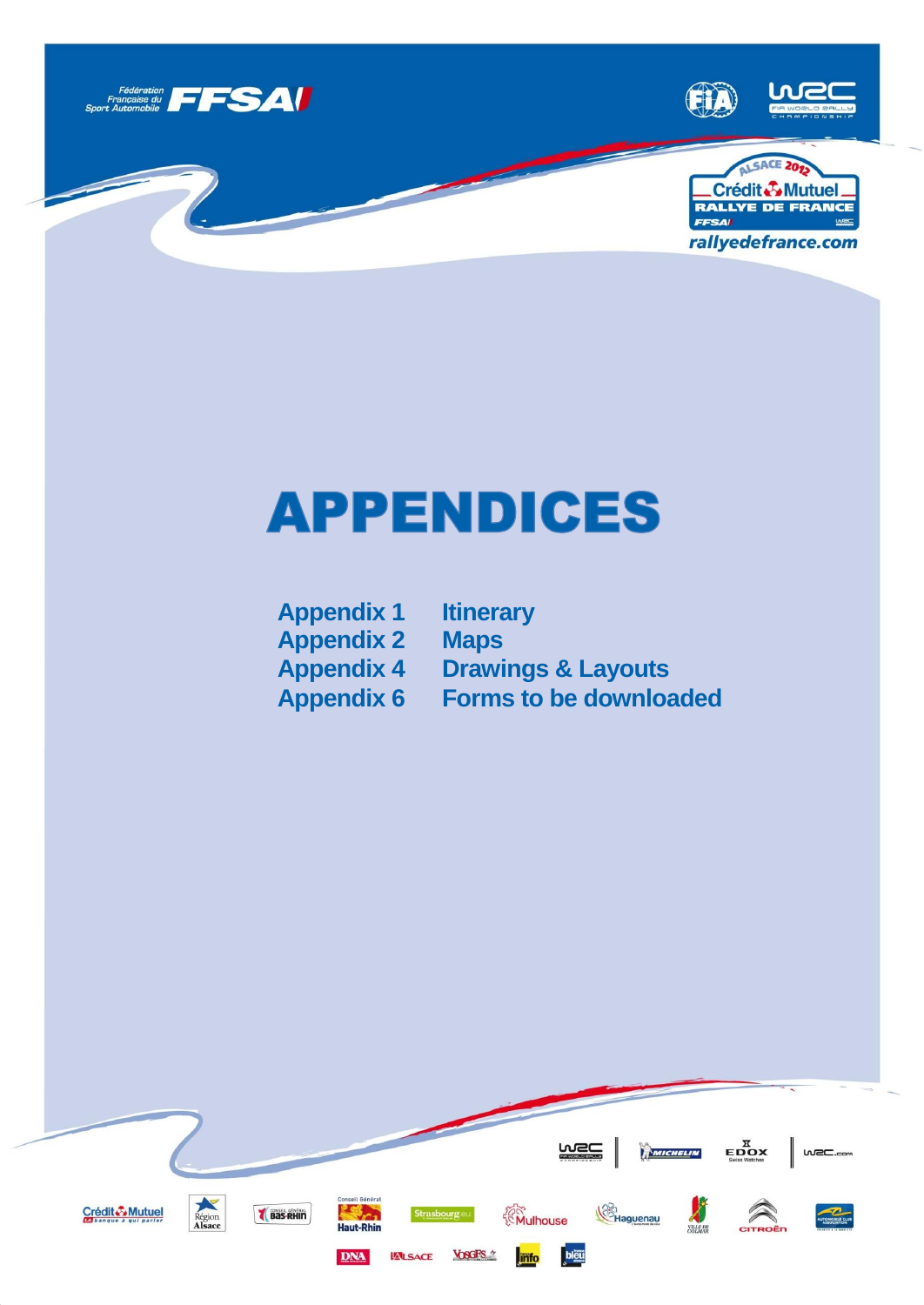

## **APPENDIX 1: ITINERARY**

## **1/1 All Sections**

|                  |                                                                          | THURSDAY 4th OCTOBER 2012 |               |              |             |                               |
|------------------|--------------------------------------------------------------------------|---------------------------|---------------|--------------|-------------|-------------------------------|
| ТC               | Location                                                                 | SS dist.                  | Liaison dist. | Total dist.  | Target time | First car due                 |
| CН               | Emplacement                                                              | Dist. ES                  | Dist. Liaison | Dist. Totale |             | Temps imparti Dép. 1ère voit. |
| <b>RZ</b>        | Refuel - Strasbourg Zénith (SP exit)                                     |                           |               |              |             |                               |
| 0                | Distance to next refuel                                                  | 3,63                      | $97,85$ (*)   | $101,48$ (*) |             |                               |
|                  | Start Parc Fermé OUT - Strasbourg City                                   |                           |               |              |             | 16:25                         |
| SSS <sub>1</sub> | Strasbourg                                                               | 3,63                      |               |              | 00:05       | 16:30                         |
| 1A               | Technical Zone IN - Strasbourg Zénith                                    |                           | 9,50          | 13,13        | 00:30       | 17:00                         |
| 1B               | Technical Zone OUT - Service IN                                          |                           |               |              | 00:03       | 17:03                         |
|                  | Service A - Strasbourg Zénith                                            | (3, 63)                   | (9, 50)       | (13, 13)     | 00:15       |                               |
| 1C               | Service OUT - Parc Fermé IN - Strasbourg Zénith (early check-in allowed) |                           |               |              |             | 17:18                         |
|                  | Thursday totals                                                          | (3, 63)                   | (9, 50)       | (13, 13)     |             |                               |
|                  | Sunrise: 07h33 / Sunset 19h01                                            |                           |               |              |             | V2 - 31/05/2012               |

(\*) Including 10 km from Zénith to Parc Fermé before TC 1







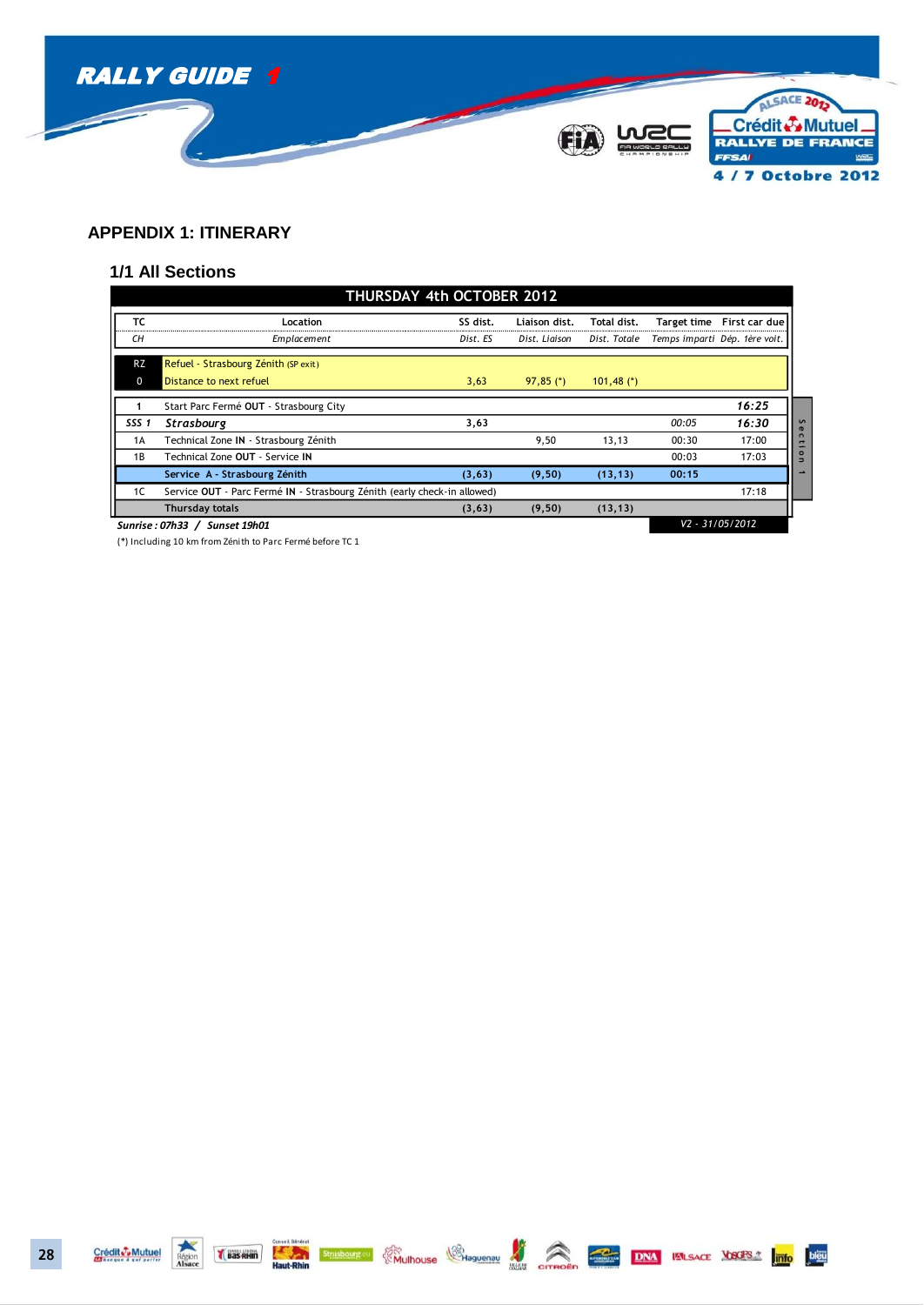





|                 | FRIDAY 5th OCTOBER 2012                                                |           |               |              |       |                               |          |
|-----------------|------------------------------------------------------------------------|-----------|---------------|--------------|-------|-------------------------------|----------|
| ТC              | Location                                                               | SS dist.  | Liaison dist. | Total dist.  |       | Target time First car due     |          |
| CH              | Emplacement                                                            | Dist. ES  | Dist. Liaison | Dist. Totale |       | Temps imparti Dép. 1ère voit. |          |
| 1D              | Parc Fermé OUT - Service IN - Strasbourg Zénith                        |           |               |              |       | 07:45                         |          |
|                 | Service B - Strasbourg Zénith                                          | (0,00)    | (0, 75)       | (0, 75)      | 00:15 |                               |          |
| 1E              | Service OUT                                                            |           |               |              |       | 08:00                         |          |
| <b>RZ</b>       | Remote Refuel - Colmar Parc Expositions (78,35 km after TC 1E)         |           |               |              |       |                               |          |
| $\mathbf{1}$    | Distance to next refuel                                                | 50,83     | 54,57         | 105,40       |       |                               |          |
| 2               | <b>Saint Gilles</b>                                                    |           | 89,36         | 89,36        | 01:20 | 09:20                         |          |
| SS <sub>2</sub> | Hohlandsbourg - Firstplan 1                                            | 28,67     |               |              | 00:03 | 09:23                         | Section  |
| 3               | Wasserbourg                                                            |           | 6,06          | 34,73        | 00:40 | 10:03                         |          |
| SS <sub>3</sub> | Vallée de Munster 1                                                    | 22,16     |               |              | 00:03 | 10:06                         |          |
| <b>RZ</b>       | Remote Refuel - Soultzeren (37,50 km after SS3)                        |           |               |              |       |                               |          |
| $\overline{2}$  | Distance to next refuel                                                | 19,93     | 23,87         | 43,80        |       |                               |          |
| $\overline{4}$  | Soulltzeren                                                            |           | 38,80         | 60,96        | 01:13 | 11:19                         |          |
| SS <sub>4</sub> | Soultzeren - Pays Welche 1                                             | 19,93     |               |              | 00:03 | 11:22                         |          |
| 4A              | Regroup & Technical Zone IN - Colmar                                   |           | 22,30         | 42,23        | 00:50 | 12:12                         |          |
| 4B              | Regroup OUT                                                            |           |               |              | 01:00 | 13:12                         |          |
| 4C              | Service IN                                                             |           |               |              | 00:03 | 13:15                         |          |
|                 | Remote Service C - Colmar                                              | (70, 76)  | (156, 52)     | (227, 28)    | 00:15 |                               |          |
| 4D              | Service OUT                                                            |           |               |              |       | 13:30                         |          |
| <b>RZ</b>       | Remote Refuel - Colmar Parc Expositions (0,27 km after TC 4D)          |           |               |              |       |                               |          |
| $\overline{3}$  | Distance to next refuel                                                | 50,83     | 54,57         | 105,40       |       |                               |          |
| 5               | <b>Saint Gilles</b>                                                    |           | 11,28         | 11,28        | 00:23 | 13:53                         |          |
| SS <sub>5</sub> | Hohlandsbourg - Firstplan 2                                            | 28,67     |               |              | 00:03 | 13:56                         |          |
| 6               | Wasserbourg                                                            |           | 6,06          | 34,73        | 00:40 | 14:36                         |          |
| SS <sub>6</sub> | Vallée de Munster 2                                                    | 22,16     |               |              | 00:03 | 14:39                         | Section  |
| <b>RZ</b>       | Remote Refuel - Soultzeren (37,50 km after SS6)                        |           |               |              |       |                               | $\omega$ |
| $\overline{4}$  | Distance to next refuel                                                | 19,93     | 23,50         | 43,43        |       |                               |          |
| $\overline{7}$  | Soulltzeren                                                            |           | 38,80         | 60,96        | 01:13 | 15:52                         |          |
| SS <sub>7</sub> | Soultzeren - Pays Welche 2                                             | 19,93     |               |              | 00:03 | 15:55                         |          |
| <b>RZ</b>       | Remote Refuel - Colmar Parc Expositions (22,2 km after SS7)            |           |               |              |       |                               |          |
| 5               | Distance to next refuel                                                | 4,65      | 226,89        | 231,54       |       |                               |          |
| 7A              | Regroup & Technical Zone IN - Mulhouse                                 |           | 75,00         | 94,93        | 01:50 | 17:45                         |          |
| 7B              | Regroup OUT                                                            |           |               |              | 00:40 | 18:25                         |          |
| 8               | Mulhouse                                                               |           | 1,32          | 1,32         | 00:07 | 18:32                         |          |
| SSS 8           | Mulhouse                                                               | 4,65      |               |              | 00:03 | 18:35                         |          |
| 8A              | Parc Fermé and Technical Zone IN - Strasbourg Zénith                   |           | 128,77        | 133,42       | 01:40 | 20:15                         | Section  |
| <b>8B</b>       | Parc Fermé OUT - Flexi Service IN                                      |           |               |              | 00:03 |                               |          |
|                 | Flexi Service D - Strasbourg Zénith                                    | (75, 41)  | (261, 23)     | (336, 64)    | 00:45 |                               | 4        |
| 8C              | Flexi Service OUT - Parc Fermé IN - Zénith<br>(early check-in allowed) |           |               |              |       |                               |          |
|                 | For all classified cars (except re-starting crews) TC 8C closes at     |           |               |              |       | 23h15                         |          |
|                 | <b>Friday totals</b><br>Sunrise : 07h34 / Sunset 18h59                 | (146, 17) | (417, 75)     | (563, 92)    |       | $V2 - 31/05/2012$             |          |
|                 |                                                                        |           |               |              |       |                               |          |

*Sunrise : 07h34 / Sunset 18h59*



Crédit Communication de la Communication de la Communication de Communication de la Communication de la Communication de la Communication de la Communication de la Communication de la Communication de la Communication de l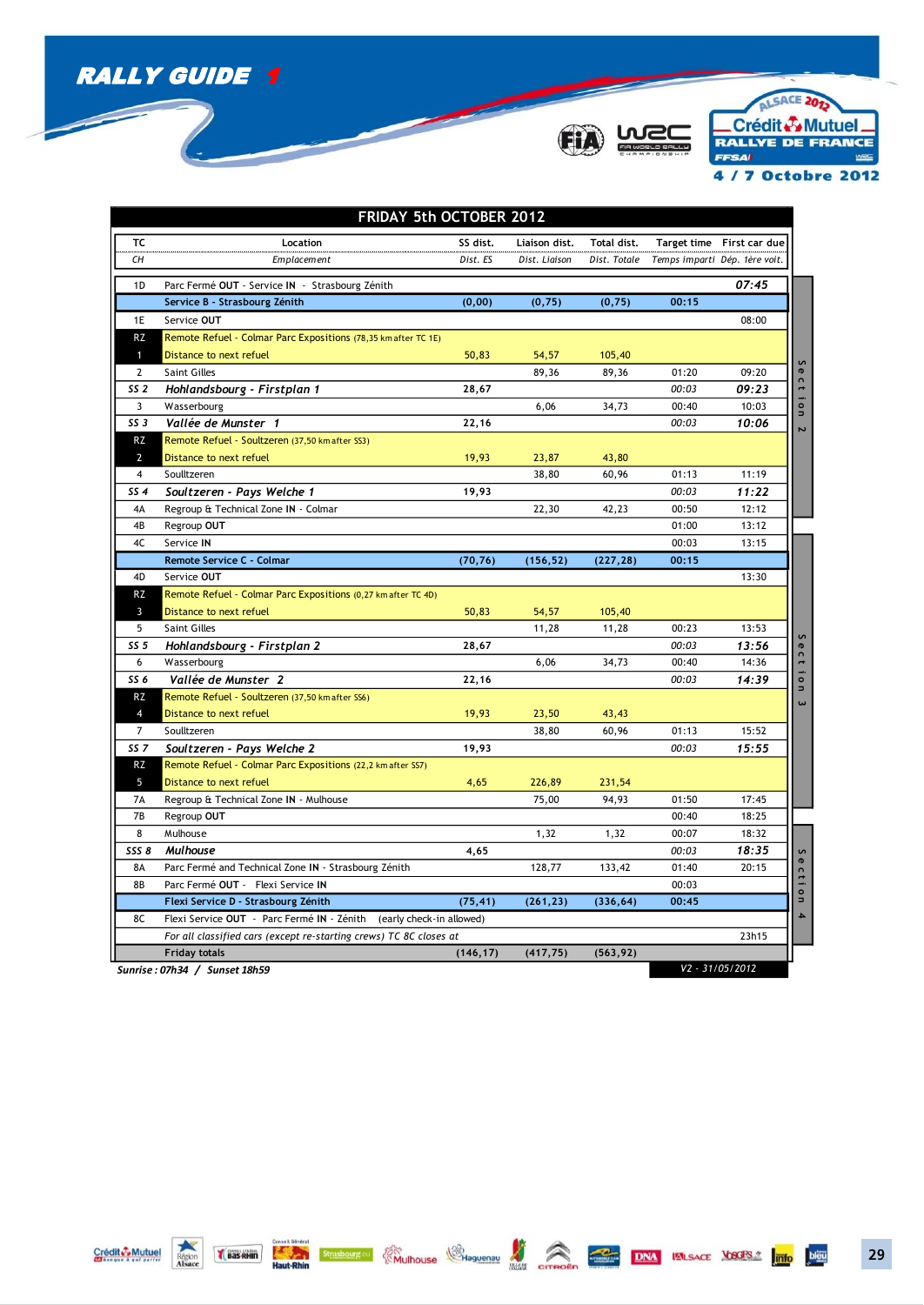

Þ



ALSACE 2013 Crédit & Mutuel. RALLYE DE FRANCE **FFSAI MRC** 4 / 7 Octobre 2012

|                | SATURDAY 6th OCTOBER 2012                                           |                          |               |              |                               |                           |                          |
|----------------|---------------------------------------------------------------------|--------------------------|---------------|--------------|-------------------------------|---------------------------|--------------------------|
| тс             | Location                                                            | SS dist.                 | Liaison dist. | Total dist.  |                               | Target time First car due |                          |
| CН             | <b>Emplacement</b>                                                  | Dist. ES                 | Dist. Liaison | Dist. Totale | Temps imparti Dép. 1ère voit. |                           |                          |
| 8D             | Parc Fermé OUT - Service IN - Strasbourg Zénith                     |                          |               |              |                               | 07:30                     |                          |
|                | Service E - Strasbourg Zénith                                       |                          | (0,00)        | (0,00)       | 00:15                         |                           |                          |
| 8E             | Service OUT                                                         |                          |               |              |                               | 07:45                     |                          |
| RZ             | Refuel - Epfig (44 km after TC 8E)                                  |                          |               |              |                               |                           |                          |
| 6              | Distance to next refuel                                             | 61,71                    | 46,72         | 108,43       |                               |                           |                          |
| 9              | Epfig                                                               |                          | 44,00         | 44,00        | 00:50                         | 08:35                     |                          |
| SS 9           | Massif des Grands Crus - Ungersberg 1                               | 18,26                    |               |              | 00:03                         | 08:38                     | S<br>$\sigma$            |
| 10             | La Petite Fosse                                                     |                          | 28,32         | 46,58        | 00:55                         | 09:33                     |                          |
| SS 10          | Pays d'Ormont 1                                                     | 43,45                    |               |              | 00:03                         | 09:36                     | ction                    |
| <b>RZ</b>      | Remote Refuel - Bourg-Bruche (18,40 km after SS10)                  |                          |               |              |                               |                           | ūΠ                       |
| $\overline{7}$ | Distance to next refuel                                             | 34,60                    | 107,55        | 142,15       |                               |                           |                          |
| 11             | Stampoumont                                                         |                          | 22,15         | 65,60        | 01:08                         | 10:44                     |                          |
| SS 11          | Pays de la Haute Bruche 1                                           | 23,92                    |               |              | 00:03                         | 10:47                     |                          |
| 12             | Bernardswiller                                                      |                          | 23,80         | 47,72        | 00:55                         | 11:42                     |                          |
| SS 12          | Klevener 1                                                          | 10,68                    |               |              | 00:03                         | 11:45                     |                          |
| 12A            | Regroup & Technical Zone IN - Strasbourg Zénith                     |                          | 36,00         | 46,68        | 01:00                         | 12:45                     |                          |
| 12B            | Regroup OUT - Service IN                                            |                          |               |              | 00:30                         | 13:15                     |                          |
|                |                                                                     |                          |               |              |                               |                           |                          |
|                | Service F - Strasbourg Zénith                                       | (96, 31)                 | (154, 27)     | (250, 58)    | 00:30                         |                           |                          |
| 12C            | Service OUT                                                         |                          |               |              |                               | 13:45                     |                          |
| RZ             | Refuel - Epfig (44 km after TC 12C)                                 |                          |               |              |                               |                           |                          |
| 8              | Distance to next refuel                                             | 61,71                    | 46,72         | 108,43       |                               |                           |                          |
| 13             | <b>Epfig</b>                                                        |                          | 44.00         | 44,00        | 00:50                         | 14:35                     |                          |
| SS 13          | Massif des Grands Crus - Ungersberg 2                               | 18,26                    |               |              | 00:03                         | 14:38                     |                          |
| 14             | La Petite Fosse                                                     |                          | 28,32         | 46,58        | 00:55                         | 15:33                     |                          |
| SS 14          | Pays d'Ormont 2                                                     | 43,45                    |               |              | 00:03                         | 15:36                     |                          |
| <b>RZ</b>      | Remote Refuel - Bourg-Bruche (18,40 km after SS14)                  |                          |               |              |                               |                           |                          |
| 9              | Distance to next refuel                                             | 34,60                    | 107,55        | 142,15       |                               |                           |                          |
| 15             | Stampoumont                                                         |                          | 22,15         | 65,60        | 01:08                         | 16:44                     | Sectio<br>$\overline{ }$ |
| SS 15          | Pays de la Haute Bruche 2                                           | 23,92                    |               |              | 00:03                         | 16:47                     | $\bullet$                |
| 16             | Bernardswiller                                                      |                          | 23,80         | 47,72        | 00:55                         | 17:42                     |                          |
| SS 16          | Klevener 2                                                          | 10,68                    |               |              | 00:03                         | 17:45                     |                          |
| 16A            | Parc Fermé and Technical Zone IN - Stasbourg Zénith                 |                          | 36,00         | 46,68        | 01:00                         | 18:45                     |                          |
| 16B            | Parc Fermé OUT - Flexi Service IN                                   |                          |               |              | 00:03                         |                           |                          |
|                | Flexi Service G - Strasbourg Zénith                                 | (96, 31)                 | (154, 27)     | (250, 58)    | 00:45                         |                           |                          |
| 16C            | Flexi Service OUT - Parc Fermé IN - Zénith                          | (early check-in allowed) |               |              |                               |                           |                          |
|                | For all classified cars (except re-starting crews) TC 16C closes at |                          |               |              |                               | 21h45                     |                          |
|                | Saturday total<br>Sunrise : 07h36 / Sunset 18h57                    | (192, 62)                | (308, 54)     | (501, 16)    |                               | V2 - 31/05/2012           |                          |

|     | <b>END OF RALLY FOR WRC ACADEMY</b>                              |           |           |           |       |                  |
|-----|------------------------------------------------------------------|-----------|-----------|-----------|-------|------------------|
| 16A | Regroup and Technical Zone IN - Stasbourg Zénith                 |           | 36,00     | 46.68     | 01:00 | 18:45            |
| 16B | Regroup OUT - Service IN (for 1 <sup>st</sup> WRC Academy's car) |           |           |           | 01:15 | Sec<br>20:00     |
|     | Service G - Strasbourg Zénith                                    | (96, 31)  | (154.27)  | (250, 58) | 00:10 | Eion             |
| 16C | Service OUT - Parc Fermé IN - Zénith<br>(early check-in allowed) |           |           |           |       | $\circ$<br>20:10 |
|     | Podium Ceremony - WRC Academy Village                            |           |           |           |       | (20:30)          |
|     | Saturday total                                                   | (192, 62) | (308, 54) | (501, 16) |       |                  |

|             |                | TOTALS OF THE RALLY FOR WRC ACADEMY |        |         |              |        |
|-------------|----------------|-------------------------------------|--------|---------|--------------|--------|
|             |                |                                     | SS     | Liaison | <b>Total</b> | $*$ %  |
| Thu         | Section 1      | 1 SSS                               | 3.63   | 9.50    | 13.13        | 27,65% |
| <b>IFri</b> | Sections 2-3-4 | 7 SS                                | 146.17 | 417.75  | 563.92       | 25.92% |
| Sat         | Sections 5-6   | 8 SS                                | 192.62 | 308.54  | 501.16       | 38,43% |
|             | Total - 16 SS  |                                     | 342.42 | 735,79  | 1078,21      | 31,76% |

*\* % = the percentage of the total distance of special stages*

\* % = pourcentage de la distance totale des épreuves spéciales

**T**Bas RHIN

Crédit Mutuel

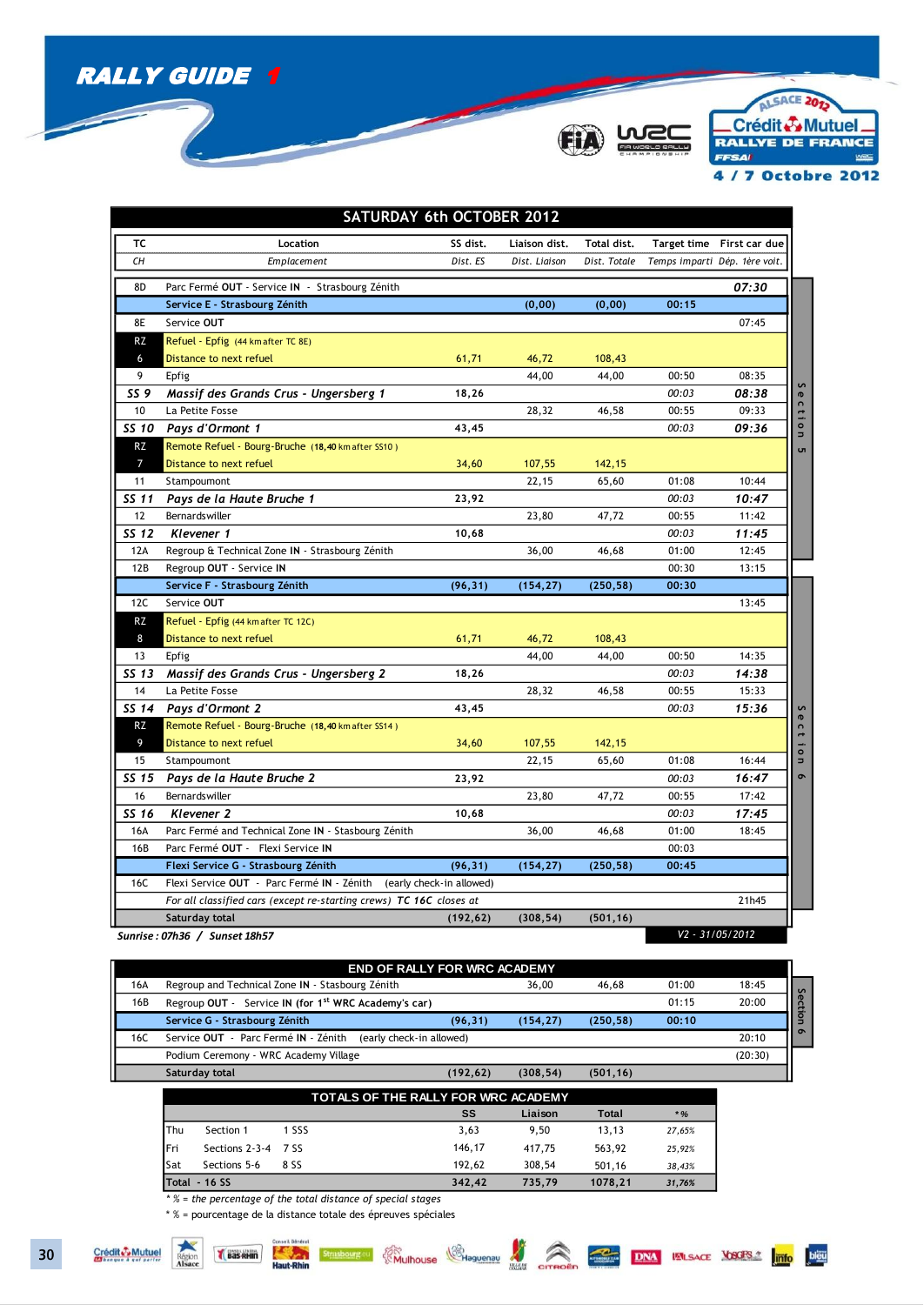



ALSACE 2013 Crédit & Mutuel. RALLYE DE FRANCE 4 / 7 Octobre 2012

|                 |                                                                  | <b>SUNDAY 7th OCTOBER 2012</b> |               |              |                    |                               |          |
|-----------------|------------------------------------------------------------------|--------------------------------|---------------|--------------|--------------------|-------------------------------|----------|
| ТC              | Location                                                         | SS dist.                       | Liaison dist. | Total dist.  | <b>Target time</b> | First car due                 |          |
| CН              | <b>Emplacement</b>                                               | Dist. ES                       | Dist. Liaison | Dist. Totale |                    | Temps imparti Dép. 1ère voit. |          |
| 16D             | Parc Fermé OUT - Service IN - Strasbourg Zénith                  |                                |               |              |                    | 07:50                         |          |
|                 | Service H - Strasbourg Zénith                                    |                                | (0,00)        | (0,00)       | 00:15              |                               |          |
| 16E             | Service OUT                                                      |                                |               |              |                    | 08:05                         |          |
| RZ              | Refuel - Strasbourg Zénith (0,07 km after TC 16E)                |                                |               |              |                    |                               |          |
| 10              | Distance to next refuel                                          | 25,50                          | 119,73        | 145,23       |                    |                               |          |
| 17              | Drachenbronn                                                     |                                | 69,00         | 69,00        | 01:15              | 09:20                         | S        |
| SS 17           | Vignoble de Cleebourg 1                                          | 17,50                          |               |              | 00:03              | 09:23                         | n,       |
| PC <sub>1</sub> | Oberhoffen-sur-Moder (Passage Control)                           |                                |               |              |                    |                               | ction    |
| 18              | Bischwiller                                                      |                                | 46,50         | 64,00        | 01:20              | 10:43                         |          |
|                 | SS 18 Bischwiller - Gries 1                                      | 8,00                           |               |              | 00:03              | 10:46                         |          |
| <b>RZ</b>       | Remote refuel Kaltenhouse (4,3 km after SS18)                    |                                |               |              |                    |                               |          |
| 11              | Distance to next refuel                                          | 31,24                          | 86,80         | 118,04       |                    |                               |          |
| 19              | Haguenau                                                         |                                | 10,00         | 18,00        | 00:27              | 11:13                         |          |
|                 | SSS 19 Haguenau 1                                                | 5,74                           |               |              | 00:03              | 11:16                         |          |
| 19A             | Regroup & Technical Zone IN Haguenau                             |                                | 0,50          | 6,24         | 00:10              | 11:26                         |          |
| 19B             | Regroup OUT                                                      |                                |               |              | 00:40              | 12:06                         |          |
| 20              | Drachenbronn                                                     |                                | 29,80         | 29,80        | 00:35              | 12:41                         |          |
| SS 20           | Vignoble de Cleebourg 2 - Power Stage                            | 17,50                          |               |              | 00:03              | 12:44                         |          |
| PC <sub>2</sub> | Oberhoffen-sur-Moder (Passage Control)                           |                                |               |              |                    |                               |          |
| 21              | Bischwiller                                                      |                                | 46,50         | 64,00        | 01:20              | 14:04                         |          |
| SS 21           | <b>Bischwiller - Gries 2</b>                                     | 8,00                           |               |              | 00:03              | 14:07                         |          |
| RZ              | Remote refuel Kaltenhouse (4,3 km after SS21)                    |                                |               |              |                    |                               |          |
| 12              | Distance to next refuel                                          | 5,74                           | 41,20         | 46,94        |                    |                               |          |
| 22              | Haguenau                                                         |                                | 10,00         | 18,00        | 00:27              | 14:34                         | Section  |
|                 | SSS 22 Haguenau 2                                                | 5,74                           |               |              | 00:03              | 14:37                         | $\infty$ |
| 22A             | Technical Zone IN - Strasbourg Zénith                            |                                | 35,00         | 40,74        | 00:55              | 15:32                         |          |
| 22B             | Technical Zone OUT - Service IN                                  |                                |               |              | 00:03              | 15:35                         |          |
|                 | Service I - Strasbourg Zénith                                    | (62, 48)                       | (247, 30)     | (309, 78)    | 00:10              |                               |          |
| 22C             | Service OUT                                                      |                                |               |              |                    | 15:45                         |          |
| 22D             | Holding IN - Finish - Strasbourg Zénith (early check-in allowed) |                                | 0,50          | 0,50         | 00:05              | 15:50                         |          |
|                 | Podium Ceremony                                                  |                                |               |              |                    | (16:00)                       |          |
|                 | <b>Sunday Totals</b>                                             | (62, 48)                       | (247, 80)     | (310, 28)    |                    |                               |          |
|                 | Sunrise: 07h37 / Sunset 18h55                                    |                                |               |              |                    | V2 - 31/05/2012               |          |

| <b>TOTALS OF THE RALLY</b> |                      |       |  |        |         |         |        |
|----------------------------|----------------------|-------|--|--------|---------|---------|--------|
|                            |                      |       |  | SS     | Liaison | Total   | $*$ %  |
| Thu                        | Section 1            | 1 SSS |  | 3,63   | 9.50    | 13,13   | 27,65% |
| lFri                       | Sections 2-3-4       | 7 SS  |  | 146,17 | 417.75  | 563.92  | 25,92% |
| Sat                        | Sections 5-6         | 8 SS  |  | 192.62 | 308,54  | 501,16  | 38,43% |
| Sun                        | Sections 7-8         | 6 SS  |  | 62.48  | 247,80  | 310.28  | 20,14% |
|                            | <b>Total - 22 SS</b> |       |  | 404.90 | 983.59  | 1388.49 | 29,16% |

*\* % = the percentage of the total distance of special stages*

\* % = pourcentage de la distance totale des épreuves spéciales

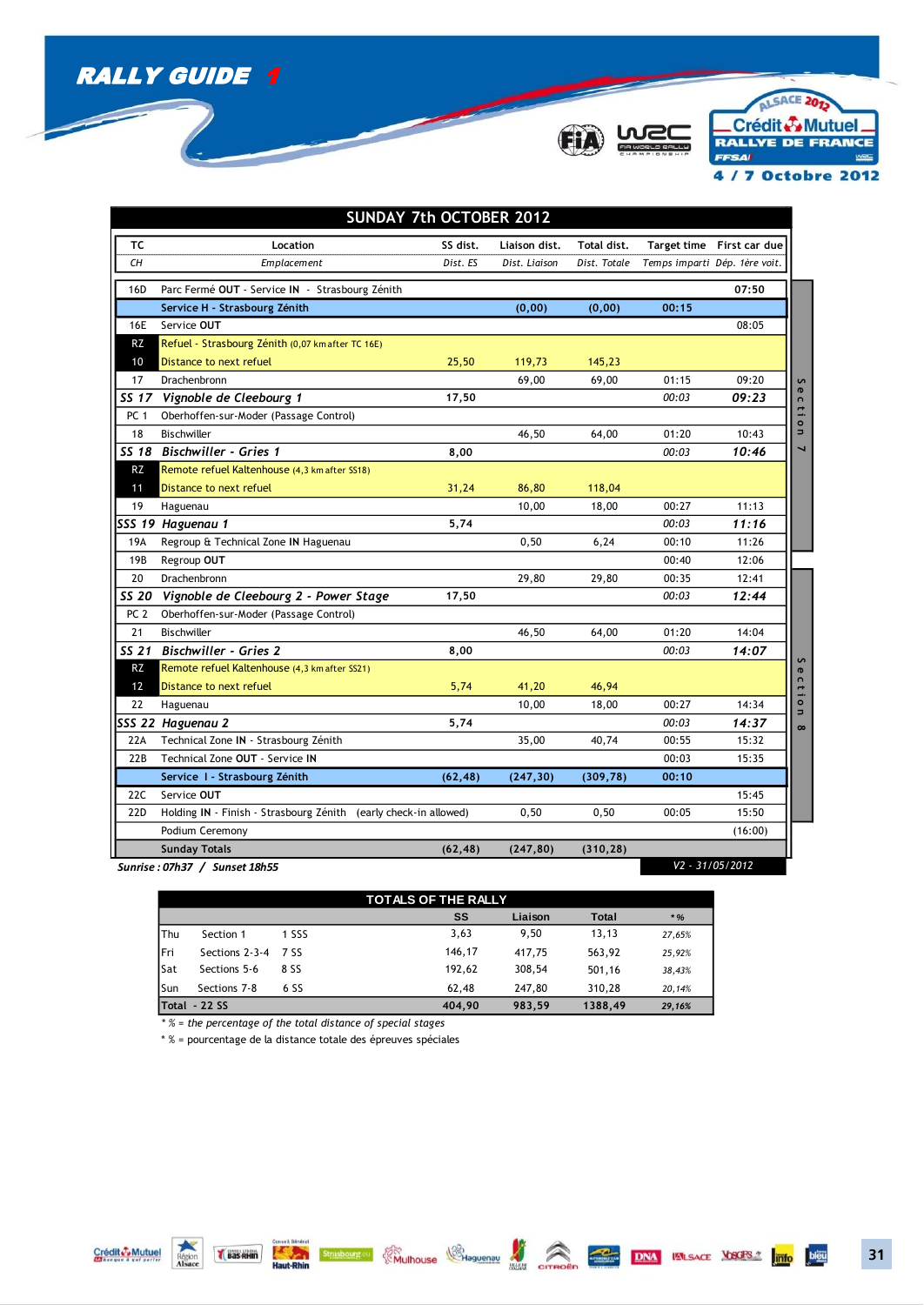

**1/2 : Itinerary compared with previous years**

| Comparatif Kms 2011/2012<br>Kms Comparative 2011/2012<br>$\blacksquare$ |                                    |                              |                               |                               |  |
|-------------------------------------------------------------------------|------------------------------------|------------------------------|-------------------------------|-------------------------------|--|
|                                                                         |                                    | Km<br>$%$ *<br>ES / SS       | <b>Km</b><br>$%$ *<br>Liaison | Km<br>$%$ *<br>Total          |  |
| Jeudi / Thursday                                                        | <b>RdF 2011</b><br><b>RdF 2012</b> | 100,00%<br>3,63              | 9,50<br>100,00%               | 100,00%<br>13, 13             |  |
| Vendredi / Friday                                                       | <b>RdF 2011</b><br><b>RdF 2012</b> | 148,38<br>146,17<br>$-1,49%$ | 282,87<br>414,98<br>46,70%    | 431,25<br>561,15<br>30,12%    |  |
| Samedi / Satuday                                                        | <b>RdF 2011</b><br><b>RdF 2012</b> | 148,39<br>29,81%<br>192,62   | 397,09<br>308,54<br>$-22,30%$ | 545,48<br>$-8,12%$<br>501, 16 |  |
| Dimanche / Sunday                                                       | <b>RdF 2011</b><br><b>RdF 2012</b> | 40,66<br>53,66%<br>62,48     | 272,51<br>$-9,07%$<br>247,80  | 313,17<br>$-0,92%$<br>310,28  |  |
| <b>TOTAL</b>                                                            | <b>RdF 2011</b><br><b>RdF 2012</b> | 337,43<br>20,00%<br>404,90   | 952,47<br>980,82<br>2,98%     | 1289,90<br>1385,72<br>7,43%   |  |

**\* Pourcentage des kilomètres en + ou en - , en comparaison avec le Rallye de France Alsace 2010 Pourcentage des kilomètres en + ou en - , en comparaison avec le Rallye de France Alsace 2011 Percentage of kilometers in + or in - , in comparison with the Rally de France Alsace 2011**

**Version 31/05/2012** 

**Examples of Changes Changes Changes and Contract DNA INLISACE YOSCES 2** The DIED



*VBas RHIN*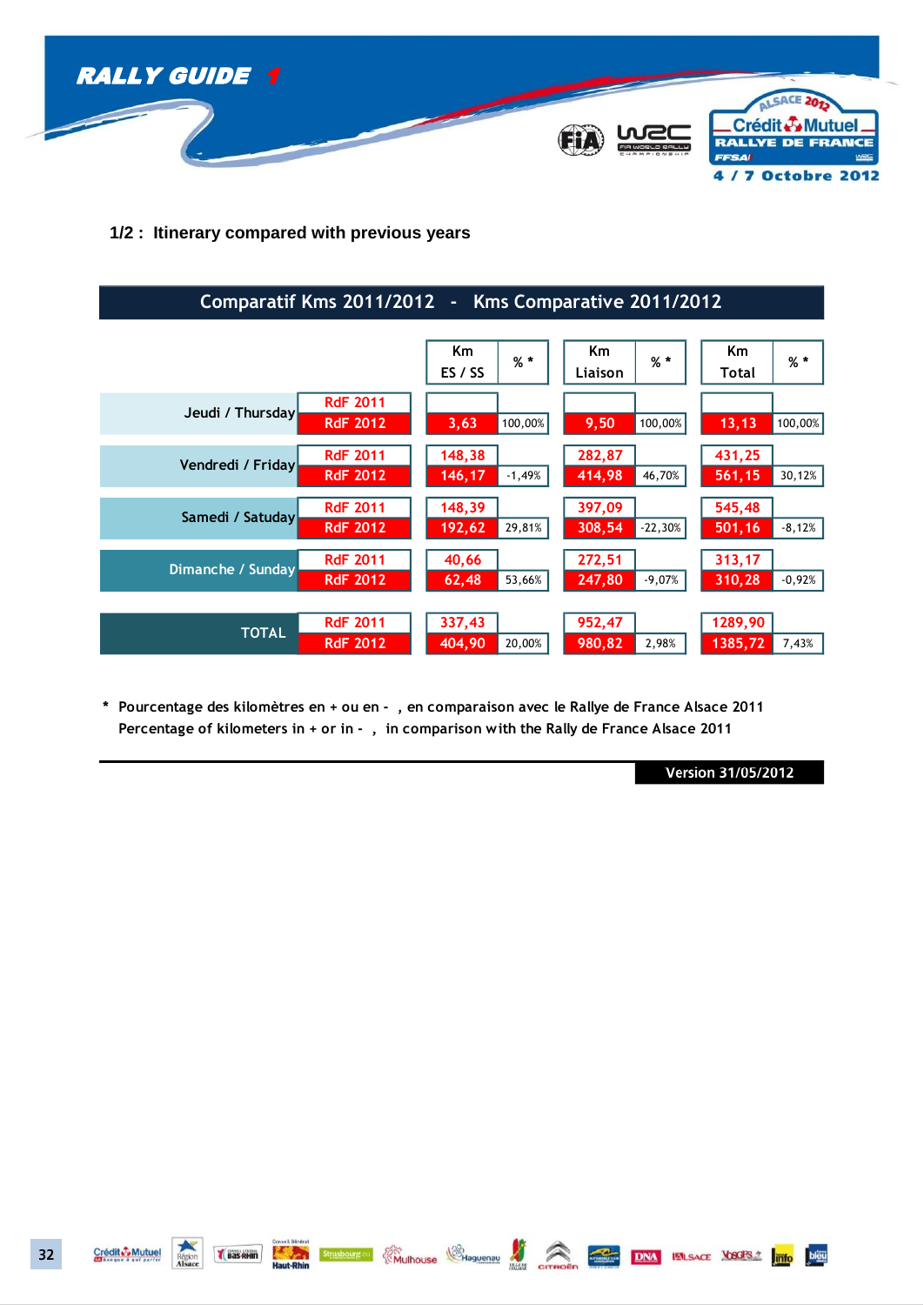





## **Comparatif Parcours (ES) 2011/2012 - Route Comparative (SS) 2011/2012**

| <b>Special Stages</b> |                                              |              |               | <b>Kms</b>     |                | RdF 2011 RdF 2012 | Run in the<br>opposite | <b>Remarks</b> |
|-----------------------|----------------------------------------------|--------------|---------------|----------------|----------------|-------------------|------------------------|----------------|
| ES/SS N°              | Nom / Name                                   | <b>Km</b>    | From          | To             | <b>Similar</b> | New               | side                   |                |
| $\mathbf{1}$          | Epreuve Super Spéciale / Super Special Stage | 3,63         | 0,00          | 3,63           |                | 3,63              |                        |                |
| 2/5                   | Hohlandsbourg - Firstplan                    | 28,67        | 0,00          | 9,87           | 9,87           |                   |                        |                |
|                       |                                              |              | 9,87<br>12,17 | 12,17<br>28,67 | 16,50          | 2,30              |                        | (a)            |
| 3/6                   | Vallée de Munster                            | 22,16        | 0,00          | 22,16          | 22,16          |                   |                        | (b)            |
| 4/7                   | Soultzeren - Pays Welche                     | 19,93        | 0,00          | 19,93          |                | 19,93             |                        |                |
| 8                     | Mulhouse                                     | 4,65         | 0,00          | 4,65           | 4,65           |                   |                        | (c)            |
| 9/13                  | Massif des Grands Crus - Ungersberg          | 18,26        | 0,00          | 4,41           | 4,41           |                   |                        |                |
|                       |                                              |              | 4,41<br>7,28  | 7,28<br>18,26  | 10,98          | 2,87              |                        |                |
| 10/14                 | Pays d'Ormont                                | 43,45        | 0,00          | 28,31          | 28,31          |                   |                        |                |
|                       |                                              |              | 28,31         | 38,15          |                | 9,84              |                        |                |
|                       |                                              |              | 38,15         | 43,45          | 5,30           |                   |                        |                |
| 11/15                 | Pays de la Haute Bruche                      | 23,92        | 0,00          | 23,92          |                | 23,92             |                        |                |
| 12/16                 | Klevener                                     | 10,68        | 0,00          | 0,50           |                | 0,50              |                        |                |
|                       |                                              |              | 0,50<br>2,05  | 2,05<br>2,70   | 1,55           | 0,65              |                        | (d)            |
|                       |                                              |              | 2,70          | 10,68          | 7,98           |                   |                        |                |
| 17/20                 | Vignoble de Cleebourg (Power Stage)          | 17,50        | 0,00          | 4,23           |                | 4,23              |                        |                |
|                       |                                              |              | 4,23          | 5,04           |                | 0, 81             | 0, 81                  | (e)            |
|                       |                                              |              | 5,04<br>8,02  | 8,02<br>17,50  |                | 2,98<br>9,48      | 9,48                   |                |
| 18/21                 | <b>Bischwiller - Gries</b>                   | 8,00         | 0,00          | 2,60           |                | 2,60              |                        |                |
|                       |                                              |              | 2,60          | 8,00           |                | 5,40              | 5,40                   | (f)            |
| 19/22                 | Haguenau                                     | 5,74         | 0,00          | 1,05           | 1,05           |                   |                        |                |
|                       |                                              |              | 1,05          | 1,58           |                | 0,53              |                        |                |
|                       |                                              |              | 1,58<br>2,92  | 2,92<br>3,45   | 1,34           | 0,53              |                        | (g)            |
|                       |                                              |              | 3,45          | 5,74           | 2,29           |                   |                        |                |
|                       | <b>Total</b>                                 | 206,59       |               |                | 116,39         | 90,20             |                        |                |
|                       |                                              | %<br>100,00% |               |                | 56,34%         | 43,66%            |                        |                |

| (a) | Portion nouvelle du km 9,87 au km12,17 (2,30 km) : liaison 2011 entre l'ES de Hohlandsbourg et l'ES de Firstplan; ces 2 ES 2011<br>ont été regroupées en une seule.<br>New part from pk 9,87 to pk 12,17 (2,30 km): 2011 road section between the SS of Hohlandsbourg to the SS of Firstplan; these 2<br>SS 2011 have been grouped in a single one. |
|-----|-----------------------------------------------------------------------------------------------------------------------------------------------------------------------------------------------------------------------------------------------------------------------------------------------------------------------------------------------------|
| (b) | Les 100 premiers mètres de l'ES de Vallée de Munster ont été supprimés : ES raccourcie de 0,10 km en 2012.<br>The 100 first meters of the SS Vallée de Munster have been deleted : SS is shortened by 0,10 km in 2012.                                                                                                                              |
| (c) | 3 tours en 2012 contre 2 tours en 2011.<br>3 laps in 2012 for 2 laps in 2011.                                                                                                                                                                                                                                                                       |
| (d) | Le départ de l'ES est positionné 0,5 km avant celui de 2011; l'ES est maintenant 100 % asphalte, et comporte une nouvelle portion<br>du km 2,05 au 2,70 (0,65 km).<br>The start of SS is positioned 0,5 km before the 2011 one's; the SS is now 100 % tarmac, and with a new part from km 2,05 to<br>2,70 (0,65 km).                                |
| (e) | Sens opposé du km 4,23 au km 5,04 (0,81 km), et du km 8,02 au km 17,50 (9,48 km).<br>Reverse direction from pk 4,23 to pk5,04 (0,81 km), and from pk 8,02 to pk 17,50 (9,48 km).                                                                                                                                                                    |
| (f) | Sens opposé du km 2,60 au km 8,00 (5,50 km), et 100 % asphalte.<br>Reverse direction from pk 2,60 to pk 8,00 (5,50 km), and 100 % tarmac.                                                                                                                                                                                                           |
| (g) | Portion nouvelle du km 1,05 au km1,58 et du km 2,92 au km 3,45.<br>New part from pk 1,05 to pk 1,58 and from pk 2,92 to pk 3,45.                                                                                                                                                                                                                    |

Negon (Baselin) Haut-Rhin Strusbourges (Childhouse Chaguenau Man Correcte DNA VALSACE VOCES 7 Info DEL

**Version 31/05/2012**